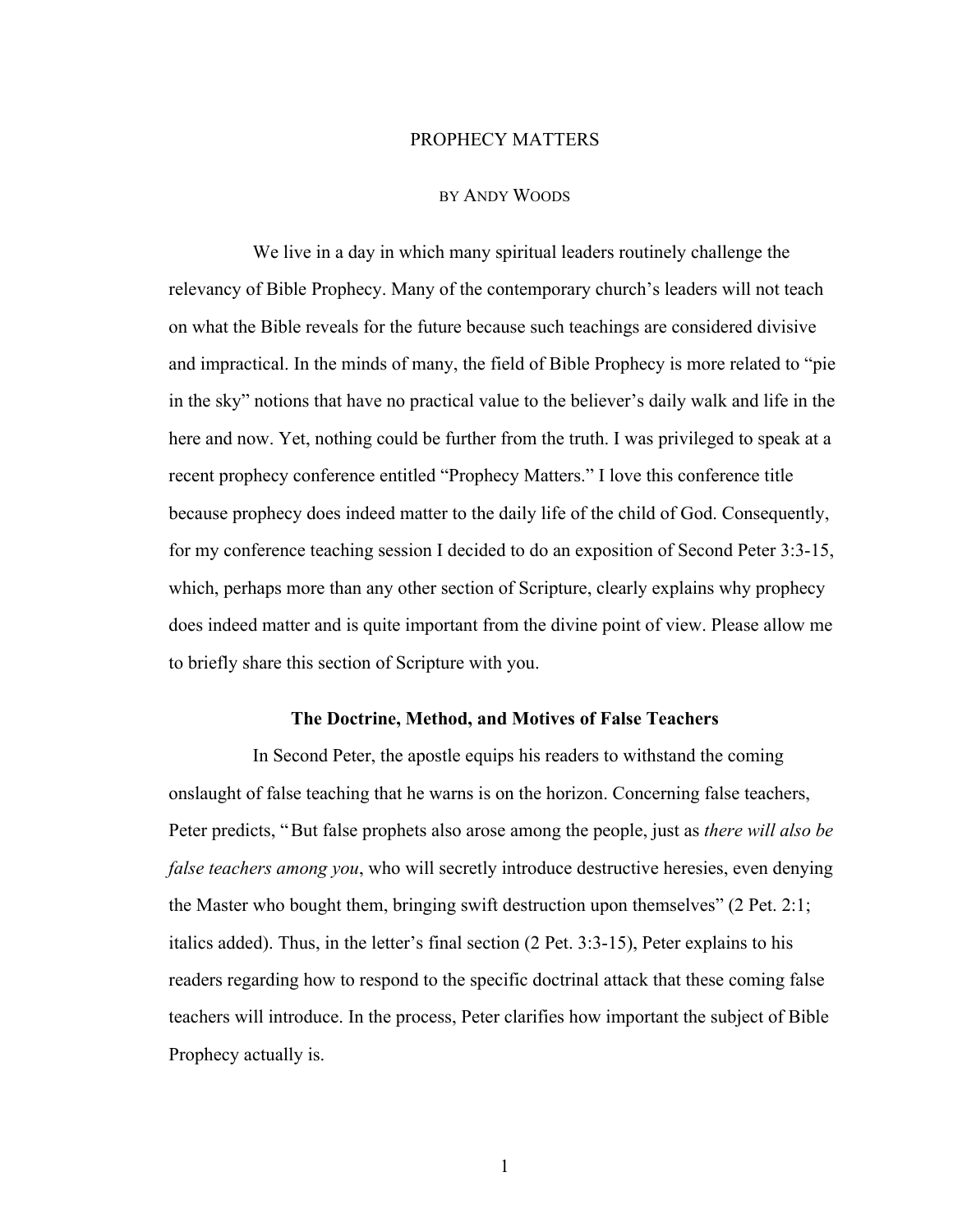Peter predicts that the false teachers will arise and ridicule the doctrine of the Second Advent by asking, "Where is the promise of His coming?" (2 Pet. 3:3) Peter even identifies the tool that these false teaches will employ in their attempt to debunk the doctrine of the Second Advent, when he says, "Know this first of all, that in the last days mockers will come with *their* mocking." The tool they will use will include sheer ridicule, which they will heap on any who hold tenaciously to the idea that Christ will one day return physically and bodily. Ridicule is far more of an effective tool than most realize. Since no one likes to be made the butt of jokes or made to feel that they are members of the "flat earth society," we have a tendency to shy away from ideas or concepts that we know will bring upon us intense ridicule. Deterrence from an idea through ridicule is a strategy that has been used routinely against God's prophets. Second Chronicles 36:16 says, "but they *continually* mocked the messengers of God, despised His words and scoffed at His prophets, until the wrath of the LORD arose against His people, until there was no remedy." Thus, in the final section of his letter, Peter gives his readers the tools necessary for responding to this coming attack. He does this so that they will not be caught off guard by their arguments but rather will know how to refute them even before the false teachers arrive on the scene.

Even before providing this refutation, Peter explains the false teachers' motives for denying Christ's return. *First*, Peter notes that the false teacher will be controlled or dominated by their own lusts (3:3). He explains, "Know this first of all, that in the last days mockers will come with *their* mocking, following after their own lusts." Peter's point is that those dominated by the sinful nature have a natural aversion toward the doctrine of the Second Coming since the idea of Christ's return is automatically associated with the notions of accountability and judgment. If someone is walking in their own lusts, the last doctrine they want to contemplate or consider is the doctrine of the Second Advent. Consequently, those walking in known sin tend to push any teaching related to Christ's return out of their minds.

2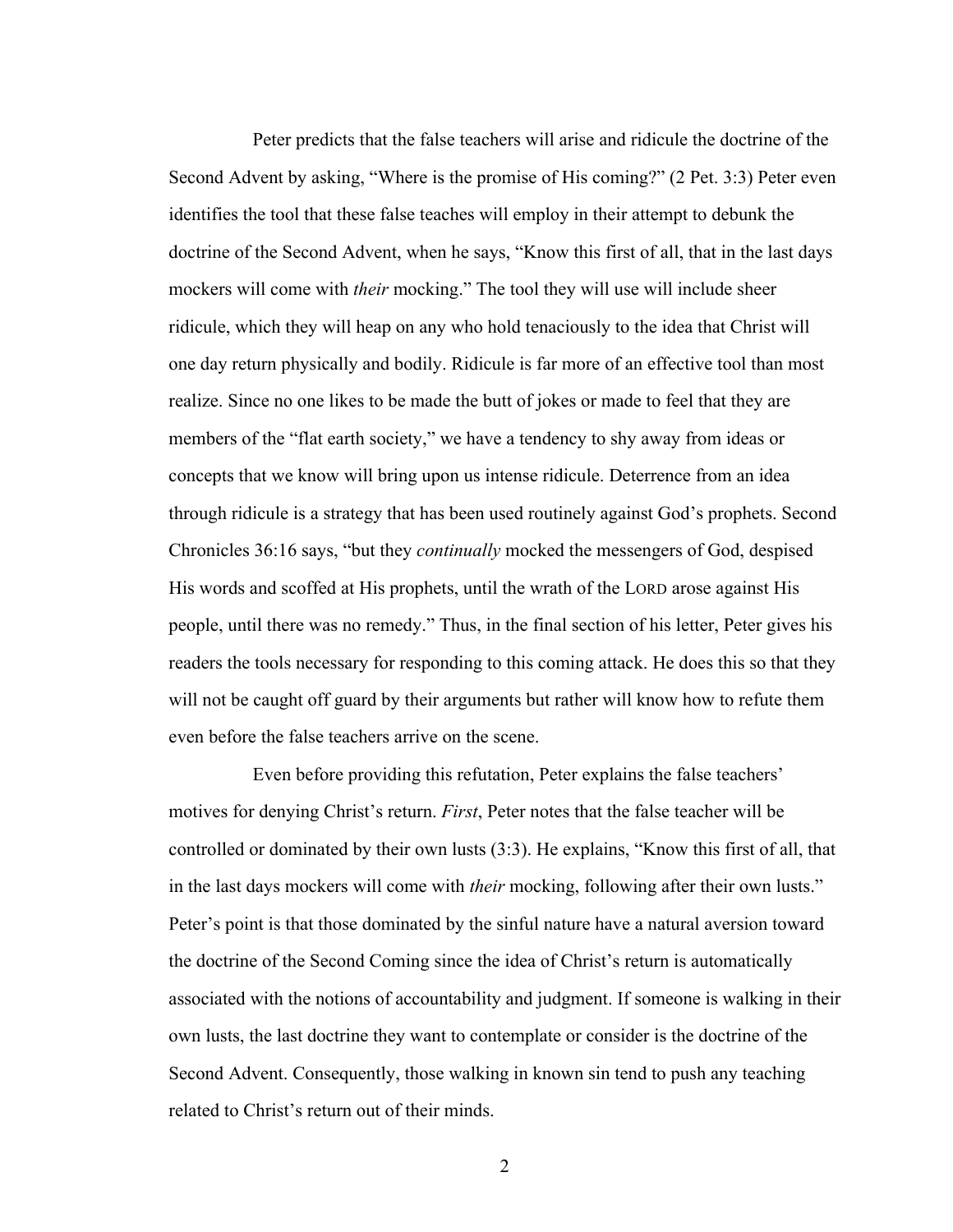*Second*, Peter explains that these false teachers will have capitulated to a uniformitarian worldview. This is what Peter means when he notes that the false teachers will say, "Where is the promise of His coming? For *ever* since the fathers fell asleep, all continues just as it was from the beginning of creation" (2 Pet. 3:4). According to this viewpoint, the unobservable past and future is determined by the observable present. Because no miraculous divine interventions are observable today, then neither will a future miraculous intervention of God take place via the Second Coming. In other words, you assume that the pattern of the present has always been uniform in the distant past and will remain uniform in the remote future. Uniformitarianism has become perhaps the dominant philosophy of the twentieth and twenty-first centuries. In fact, it is the very notion that Darwinian evolution is built upon.

# **Four Refutations of False Teachers**

Having exposed the doctrine, method, and motive of the coming false teachers, Peter next offers a *fourfold* refutation to such errant thinking  $(3.5\n-10)$ <sup>1</sup> *First*, Peter appeals to history (3:5-7) by reminding his readers that God has twice miraculously intervened in history through creation  $(3.5)^2$  and then in judgment through the flood  $(3.6-$ 7). These verses say:

For when they maintain this, it escapes their notice that by the word of God *the* heavens existed long ago and *the* earth was formed out of water and by water, through which the world at that time was destroyed, being flooded with water. But by His word the present heavens and earth are being reserved for fire, kept for the day of judgment and destruction of ungodly men.

Peter uses the present active participle from the verb *thelō* to show that these false teachers willfully suppress these truths of creation (cf. Rom. 1:18ff) and flood. The reason for this willful suppression relates to the idea that these historical truths are perpetual reminders of God's intervention in creation and mankind's accountability to its creator. Peter's point is that the same "word of God" (Gen. 1:3) that ushered in these two historical realities will also one day be issued again and a third miraculous intervention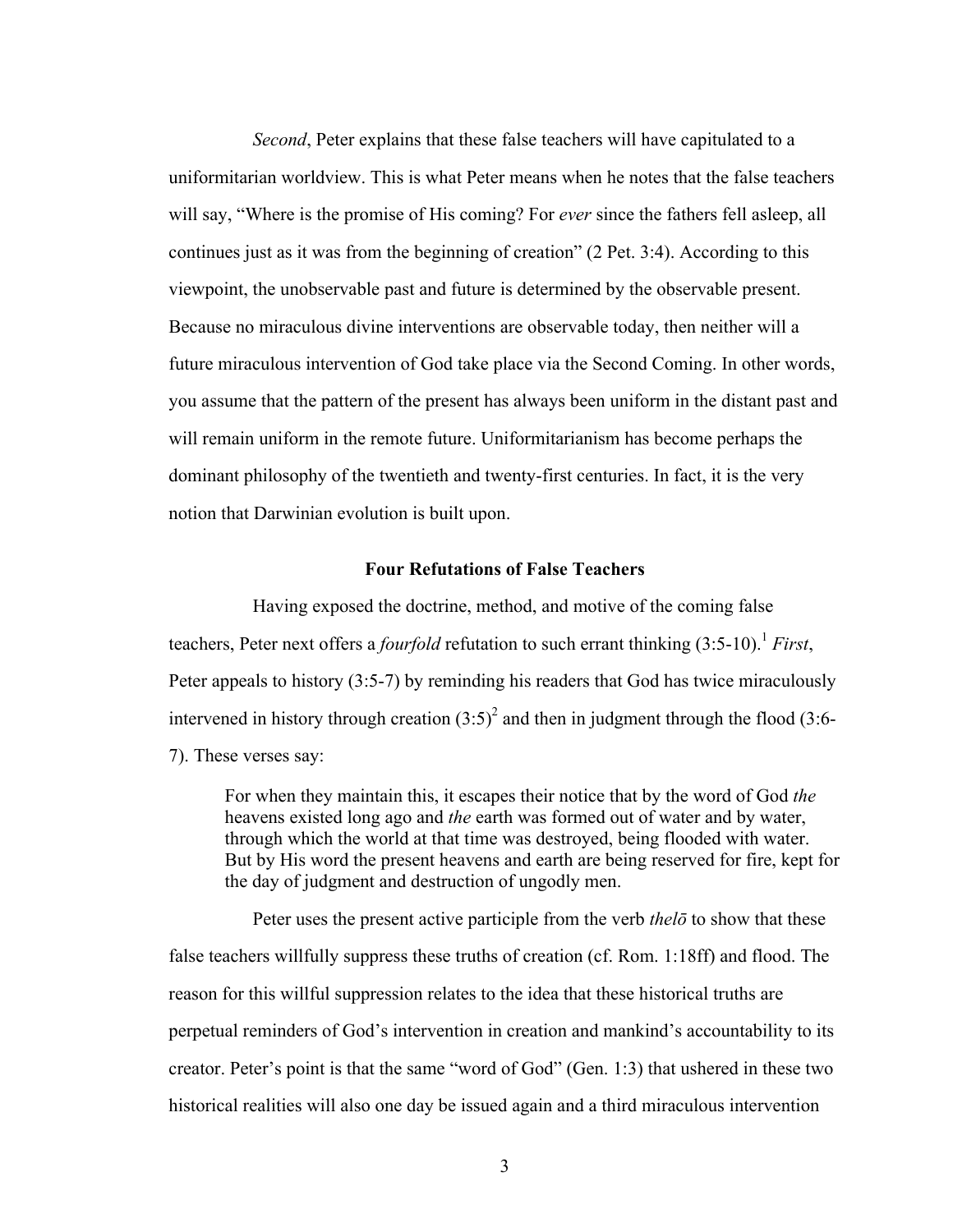will occur through Christ's return. After all, if God has already intervened miraculously twice in the past through both creation and the flood, how difficult will it be for God to do so a third time regarding the Second Advent?

*Second*, Peter appeals to Scripture: "But do not let this one *fact* escape your notice, beloved, that with the Lord one day is like a thousand years, and a thousand years like one day" (2 Pet. 3:8). Here, Peter alludes to Psalm 90:4 in order to show that God is outside of time and thus does not reckon time the same way man does. In other words, although man remains finite and time bound, God is infinite and timeless. For God, tomorrow is already today. Consequently, God has the capacity to reveal the end from the beginning (Isa. 48:3; Rom. 8:29; Jude 14). Thus, while it seems as if there has been an interminable delay in Christ's return from man's time bound perspective, it does not seem this way from God's timeless perspective.

*Third*, Peter appeals to God's character by explaining that God purposely delays His return to give as many as possible an opportunity to get right with Him before the eschatological judgment transpires. Second Peter 3:9 says, "The Lord is not slow about His promise, as some count slowness, but is patient toward you, not wishing for any to perish but for all to come to repentance." God's postponement of judgment is consistent with His past actions. For example, God waited one hundred and twenty years before sending the global deluge, known as Noah's Flood (Gen 6:3; 1 Pet. 3:20). God also waited over four hundred years before eradicating the wicked Canaanites through the hands of his servant Joshua (Gen. 5:13, 16). God postpones judgment by first sending grace because He desires all to be saved (Ezek. 18:23, 32; 1 Tim. 2:4). Thus, the apparent delay in His return is actually a blessing in disguise.

*Fourth*, Peter appeals to divine promise by explaining that God is all-powerful and will fulfill His promise of returning in accordance with His divine schedule. Second Peter 3:10 says, "But the day of the Lord will come like a thief, in which the heavens will pass away with a roar and the elements will be destroyed with intense heat, and the earth

4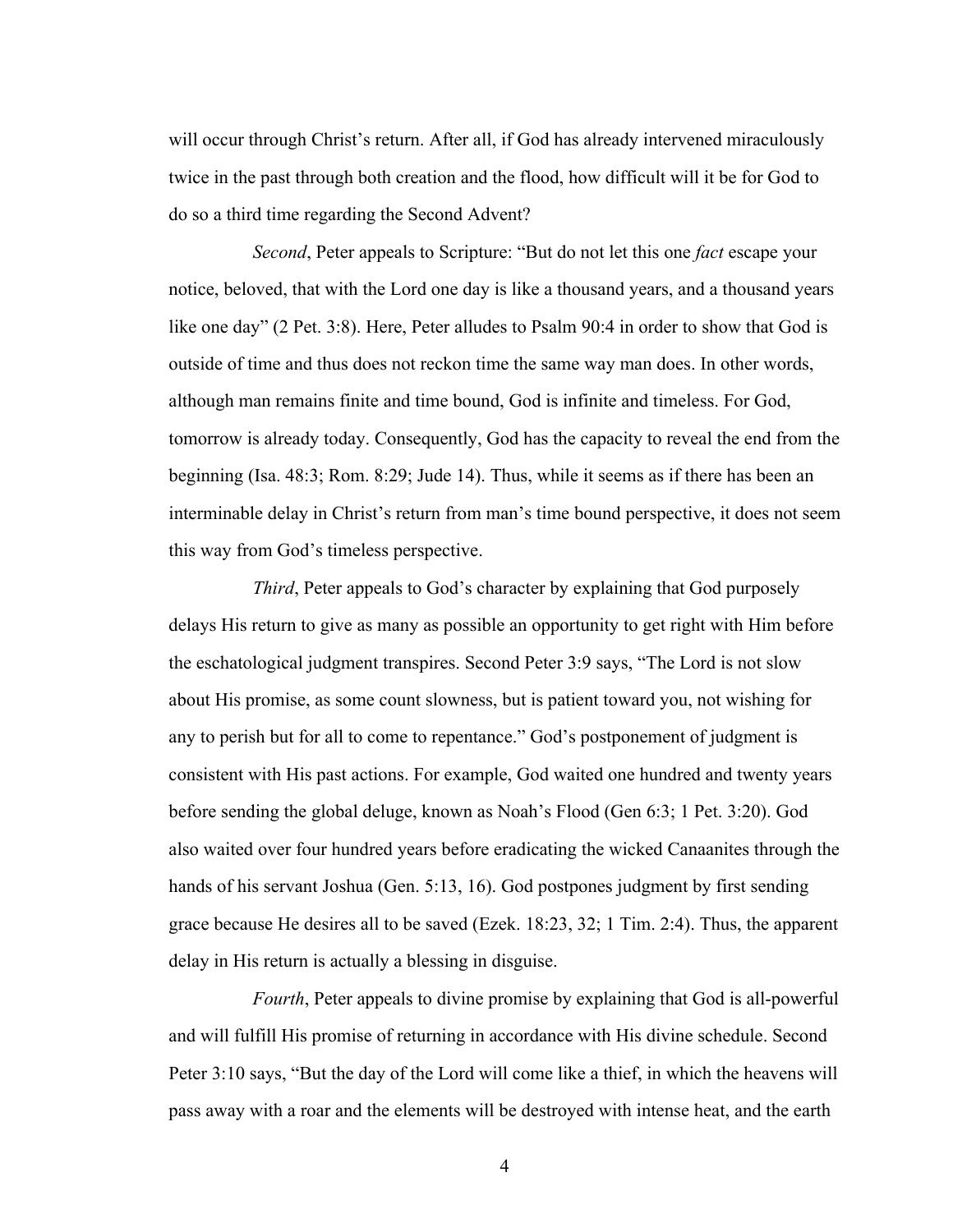and its works will be burned up." The "Day of the Lord" is a non-technical term depicting anytime God manifests Himself by intervening in history. In this context, it is used to describe His return and the dissolution of the universe. These events will take place most likely just before the final judgment of the unsaved (Rev. 20:11-15) and just prior to the inauguration of the Eternal State (Rev. 21:1). The repetition of "will" (NASB) in this context indicates that God has every intention of making good on His promise of destroying the present world and replacing it with a better and newer world (Isa. 65:17; Matt. 24:35; 1 Cor. 7:31; Heb. 1:10-12; 1 John 2:17). Thus, a delay in the events related to the return of Christ should not be misinterpreted as a denial of them. Despite the misinterpretation of the false teachers, postponement of these eschatological events should not be misunderstood as a cancellation of them. In sum, knowing this fourfold refutation in advance will help protect Peter's readers from being swayed by the coming attacks that the false teachers will launch against the doctrine of the Second Coming.

# **Prophecy is Practical**

Rejecting uniformitarianism and instead living in the hope of the Lord's return has profound ethical implications for the believer (3:11-15a). Peter acknowledges the practical import of the doctrine of the Second Coming when in Second Peter 3:11a he says, "Since all these things are to be destroyed in this way, what sort of people ought you to be…" Peter then enumerates the various ways this doctrine changes the believer's life. *First*, the Second Coming motivates the believer toward personal holiness (3:11b, 14). Since all things will be destroyed by fire, we begin to live for the only two things that will last: the Word of God (Isa. 40:8) and the souls of people (Eccles. 3:11). In other words, a study of prophecy alerts us to eternal priorities, which in turn motivates us to reprioritize and realign our lives according to them in the present.

*Second*, prophecy gives us hope by reminding us that there is a better world coming. Peter describes this new world in Second Peter 3:13, which says, "But according

5